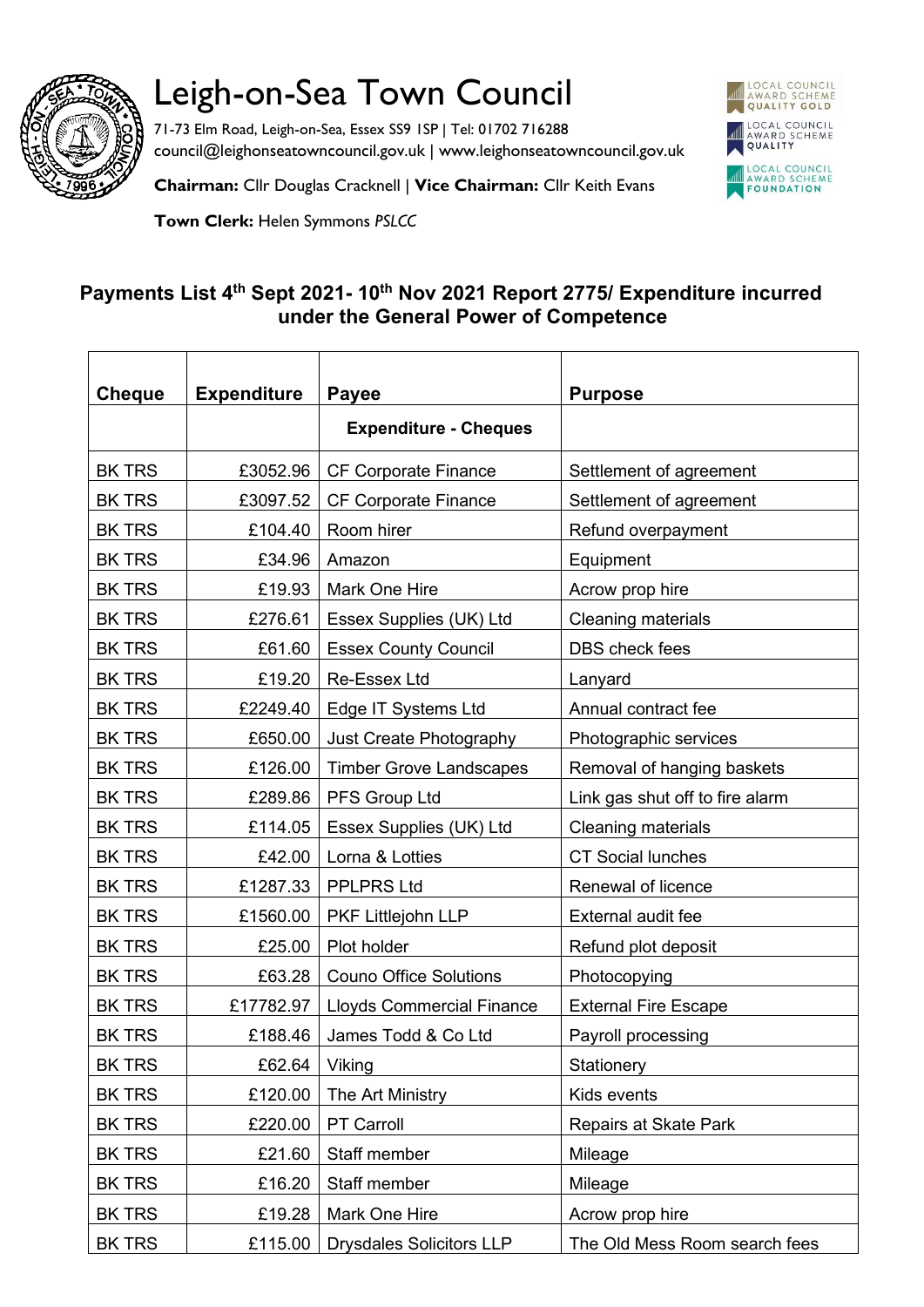| <b>BK TRS</b> | £150.00   | The Royal British Legion                     | Donation re GFL awards<br>refreshments     |
|---------------|-----------|----------------------------------------------|--------------------------------------------|
| <b>BK TRS</b> | £26000.00 | Payroll                                      | Cover October payroll                      |
| <b>BK TRS</b> | £152.96   | Volunteer                                    | Volunteer expenses                         |
| <b>BK TRS</b> | £25.00    | Plot holder                                  | Refund plot deposit                        |
| <b>BK TRS</b> | £60.00    | Lorna & Lotties                              | <b>CT Social lunches</b>                   |
| <b>BK TRS</b> | £25.00    | <b>MDAS</b>                                  | Retained deposit                           |
| <b>BK TRS</b> | £100.00   | Royal British Legion                         | Poppy wreaths                              |
| <b>BK TRS</b> | £1086.00  | Greenworks                                   | Washroom services                          |
| <b>BK TRS</b> | £1026.00  | <b>Brown &amp; Brand Surveyors</b>           | The Old Mess Room conditions<br>survey     |
| <b>BK TRS</b> | £5940.00  | Icicle Graphic Design                        | Magazine production                        |
| <b>BK TRS</b> | £169.61   | Amazon                                       | Christmas events equipment &<br>stationery |
| <b>BK TRS</b> | £269.82   | Essex Supplies (UK) Ltd                      | Cleaning materials                         |
| <b>BK TRS</b> | £540.00   | Tindle Newspapers Essex &<br><b>Kent Ltd</b> | Magazine distribution                      |
| <b>BK TRS</b> | £750.00   | <b>MDAS</b>                                  | ASA agreement                              |
| <b>BK TRS</b> | £300.00   | <b>LOSAS</b>                                 | ASA agreement                              |
| <b>BK TRS</b> | £125.00   | <b>Marshall Close Allotments</b>             | ASA agreement                              |
| <b>BK TRS</b> | £79.28    | <b>Couno Office Solutions</b>                | Photocopying                               |
| <b>BK TRS</b> | £91.10    | Staff member                                 | Mileage and expenses                       |
| <b>BK TRS</b> | £655.80   | Piggotts Flags & Branding                    | Flag poles maintenance                     |
| <b>BK TRS</b> | £166.78   | Amazon                                       | Christmas events equipment                 |
| <b>BK TRS</b> | £3141.60  | Avenue Architectural Glazing<br>Ltd          | Windows Room 7 LCC                         |
|               |           |                                              |                                            |
|               |           | <b>Expenditure - Imprest</b><br><b>Items</b> |                                            |
|               | £62.40    | The Hatch                                    | <b>Refreshments Merchant Navy Day</b>      |
|               | £54.90    | <b>Hartleys Direct</b>                       | Tea trolley for social club                |
|               | £162.02   | <b>DIY Framing</b>                           | Art wall hanging rail                      |
|               | £132.72   | <b>Party Delights</b>                        | Good for Leigh Awards                      |
|               | £7.65     | <b>Tesco</b>                                 | Tea coffee                                 |
|               | £62.86    | <b>Trade Counter</b>                         | Various cleaning items                     |
|               | £10.60    | Tesco                                        | <b>Tea Coffee</b>                          |
|               | £23.25    | Timpsons                                     | <b>Keys LCC</b>                            |
|               | £260.04   | NO Butts Bin Company                         | Replacement cycle stand for LCC            |
|               | £199.00   | Argos                                        | <b>Replacement Projector</b>               |